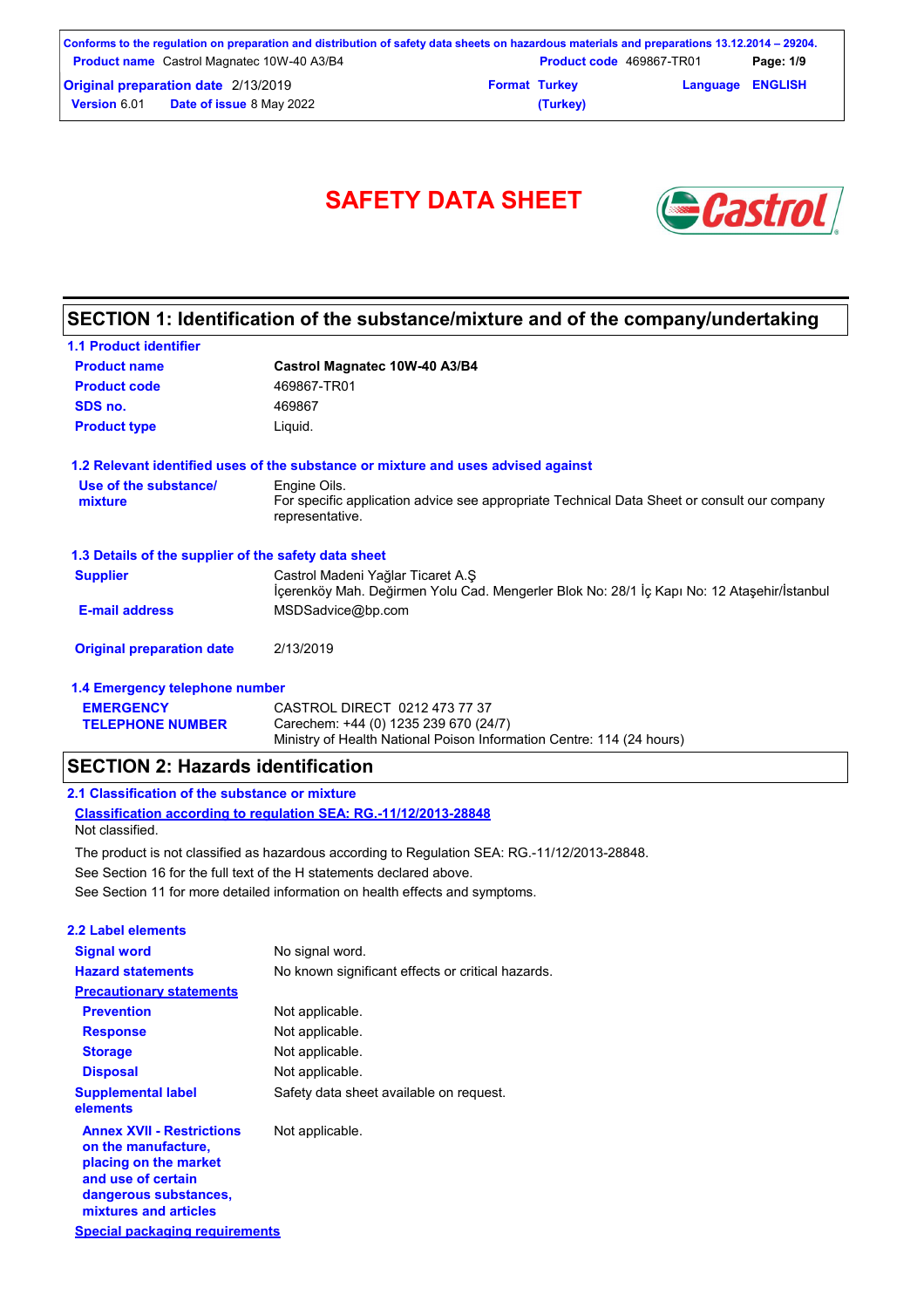|                     | Conforms to the regulation on preparation and distribution of safety data sheets on hazardous materials and preparations 13.12.2014 – 29204. |                      |                                 |                         |           |
|---------------------|----------------------------------------------------------------------------------------------------------------------------------------------|----------------------|---------------------------------|-------------------------|-----------|
|                     | <b>Product name</b> Castrol Magnatec 10W-40 A3/B4                                                                                            |                      | <b>Product code</b> 469867-TR01 |                         | Page: 2/9 |
|                     | <b>Original preparation date 2/13/2019</b>                                                                                                   | <b>Format Turkey</b> |                                 | <b>Language ENGLISH</b> |           |
| <b>Version 6.01</b> | <b>Date of issue 8 May 2022</b>                                                                                                              |                      | (Turkey)                        |                         |           |

| <b>SECTION 2: Hazards identification</b> |  |
|------------------------------------------|--|
|------------------------------------------|--|

| <b>Containers to be fitted</b><br>with child-resistant<br>fastenings | Not applicable.                                                                                                                                                                                                          |
|----------------------------------------------------------------------|--------------------------------------------------------------------------------------------------------------------------------------------------------------------------------------------------------------------------|
| <b>Tactile warning of danger</b>                                     | Not applicable.                                                                                                                                                                                                          |
| 2.3 Other hazards                                                    |                                                                                                                                                                                                                          |
| <b>Product meets the criteria</b><br>for PBT or vPvB                 | This mixture does not contain any substances that are assessed to be a PBT or a<br>vPvB.                                                                                                                                 |
| Other hazards which do<br>not result in classification               | Defatting to the skin.<br>USED ENGINE OILS<br>Used engine oil may contain hazardous components which have the potential to<br>cause skin cancer.<br>See Toxicological Information, section 11 of this Safety Data Sheet. |
|                                                                      | Experimental data on one or more of the components has been used to determine<br>all or part of the hazard classification of this product.                                                                               |

## **SECTION 3: Composition/information on ingredients**

| <u>ULU NUN J. UUMPUSINUMMINUMMINUM UN MIGHEMEMIS</u>                                             |            |             |                                                                    |             |
|--------------------------------------------------------------------------------------------------|------------|-------------|--------------------------------------------------------------------|-------------|
| <b>3.2 Mixtures</b><br>Mixture                                                                   |            |             |                                                                    |             |
| Highly refined base oil (IP 346 DMSO extract < 3%). Proprietary performance additives.           |            |             |                                                                    |             |
| <b>Product/ingredient name</b>                                                                   | CAS no.    | %           | SEA: RG.-11/12/2013-28848                                          | <b>Type</b> |
| Distillates (petroleum), hydrotreated heavy<br>paraffinic                                        | 64742-54-7 | $≥75 - ≤90$ | Not classified.                                                    | $[2]$       |
| Distillates (petroleum), solvent-dewaxed<br>heavy paraffinic                                     | 64742-65-0 | ≤3          | Not classified.                                                    | $[2]$       |
| Phosphorodithioic acid, mixed O.O-bis<br>$(1,3$ -dimethylbutyl and iso-Pr) esters, zinc<br>salts | 84605-29-8 | ≤3          | Skin Irrit. 2, H315<br>Eye Dam. 1, H318<br>Aquatic Chronic 2, H411 | $[1]$       |

**See Section 16 for the full text of the H statements declared above.**

**There are no additional ingredients present which, within the current knowledge of the supplier and in the concentrations applicable, are classified as hazardous to health or the environment and hence require reporting in this section.**

**Type** 

[1] Substance classified with a health or environmental hazard

[2] Substance with a workplace exposure limit

[3] Substance meets the criteria for PBT

[4] Substance meets the criteria for vPvB

[5] Additional disclosure due to company policy

Occupational exposure limits, if available, are listed in Section 8.

### **SECTION 4: First aid measures**

| 4.1 Description of first aid measures |                                                                                                                                                                                                                                                     |
|---------------------------------------|-----------------------------------------------------------------------------------------------------------------------------------------------------------------------------------------------------------------------------------------------------|
| <b>Inhalation</b>                     | If inhaled, remove to fresh air. In case of inhalation of decomposition products in a<br>fire, symptoms may be delayed. The exposed person may need to be kept under<br>medical surveillance for 48 hours. Get medical attention if symptoms occur. |
| <b>Ingestion</b>                      | Do not induce vomiting unless directed to do so by medical personnel. Get medical<br>attention if symptoms occur.                                                                                                                                   |
| <b>Skin contact</b>                   | Wash skin thoroughly with soap and water or use recognised skin cleanser.<br>Remove contaminated clothing and shoes. Wash clothing before reuse. Clean<br>shoes thoroughly before reuse. Get medical attention if symptoms occur.                   |
| Eye contact                           | In case of contact, immediately flush eyes with plenty of water for at least 15<br>minutes. Eyelids should be held away from the eyeball to ensure thorough rinsing.<br>Check for and remove any contact lenses. Get medical attention.             |
| <b>Protection of first-aiders</b>     | No action shall be taken involving any personal risk or without suitable training.                                                                                                                                                                  |

### **4.2 Most important symptoms and effects, both acute and delayed**

See Section 11 for more detailed information on health effects and symptoms.

| 4.3 Indication of any immediate medical attention and special treatment needed |                                                                                                                                                                                                                                                             |  |  |
|--------------------------------------------------------------------------------|-------------------------------------------------------------------------------------------------------------------------------------------------------------------------------------------------------------------------------------------------------------|--|--|
| <b>Notes to physician</b>                                                      | Treatment should in general be symptomatic and directed to relieving any effects.<br>In case of inhalation of decomposition products in a fire, symptoms may be delayed.<br>The exposed person may need to be kept under medical surveillance for 48 hours. |  |  |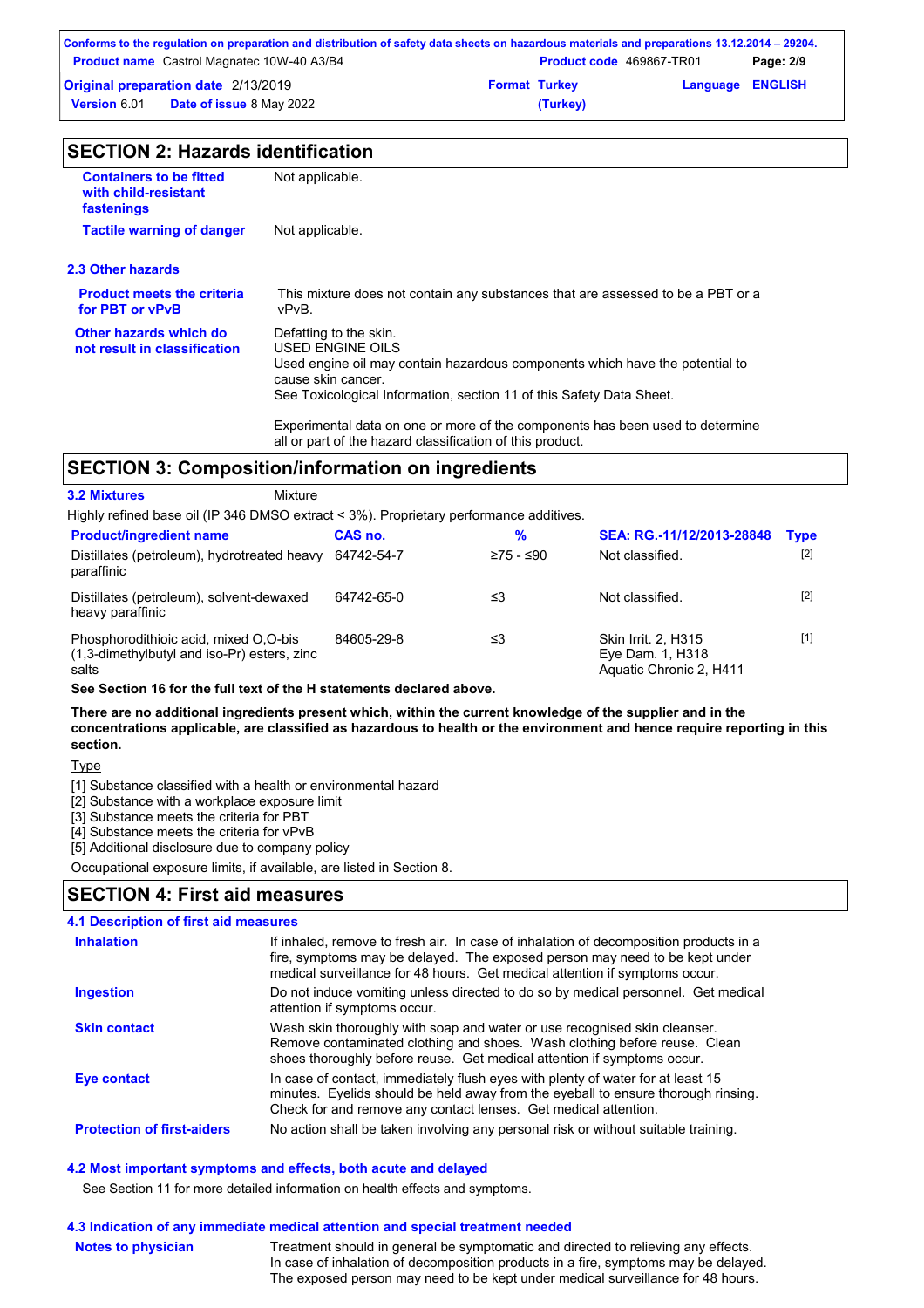|                     | Conforms to the regulation on preparation and distribution of safety data sheets on hazardous materials and preparations 13.12.2014 – 29204. |                      |                                 |                         |           |
|---------------------|----------------------------------------------------------------------------------------------------------------------------------------------|----------------------|---------------------------------|-------------------------|-----------|
|                     | <b>Product name</b> Castrol Magnatec 10W-40 A3/B4                                                                                            |                      | <b>Product code</b> 469867-TR01 |                         | Page: 3/9 |
|                     | <b>Original preparation date 2/13/2019</b>                                                                                                   | <b>Format Turkey</b> |                                 | <b>Language ENGLISH</b> |           |
| <b>Version 6.01</b> | <b>Date of issue 8 May 2022</b>                                                                                                              |                      | (Turkey)                        |                         |           |

| <b>SECTION 5: Firefighting measures</b>                   |                                                                                                                                                                                                                                                                                                           |  |  |
|-----------------------------------------------------------|-----------------------------------------------------------------------------------------------------------------------------------------------------------------------------------------------------------------------------------------------------------------------------------------------------------|--|--|
| 5.1 Extinguishing media                                   |                                                                                                                                                                                                                                                                                                           |  |  |
| <b>Suitable extinguishing</b><br>media                    | In case of fire, use foam, dry chemical or carbon dioxide extinguisher or spray.                                                                                                                                                                                                                          |  |  |
| <b>Unsuitable extinguishing</b><br>media                  | Do not use water jet.                                                                                                                                                                                                                                                                                     |  |  |
| 5.2 Special hazards arising from the substance or mixture |                                                                                                                                                                                                                                                                                                           |  |  |
| <b>Hazards from the</b><br>substance or mixture           | In a fire or if heated, a pressure increase will occur and the container may burst.                                                                                                                                                                                                                       |  |  |
| <b>Hazardous combustion</b><br>products                   | Combustion products may include the following:<br>carbon oxides $(CO, CO2)$ (carbon monoxide, carbon dioxide)<br>nitrogen oxides (NO, NO <sub>2</sub> etc.)                                                                                                                                               |  |  |
| 5.3 Advice for firefighters                               |                                                                                                                                                                                                                                                                                                           |  |  |
| <b>Special precautions for</b><br>fire-fighters           | No action shall be taken involving any personal risk or without suitable training. Promptly<br>isolate the scene by removing all persons from the vicinity of the incident if there is a fire.                                                                                                            |  |  |
| <b>Special protective</b><br>equipment for fire-fighters  | Fire-fighters should wear positive pressure self-contained breathing apparatus (SCBA) and full<br>turnout gear. Clothing for fire-fighters (including helmets, protective boots and gloves)<br>conforming to European standard EN 469 will provide a basic level of protection for chemical<br>incidents. |  |  |

# **SECTION 6: Accidental release measures**

|                                                          | 6.1 Personal precautions, protective equipment and emergency procedures                                                                                                                                                                                                                                                                                                                        |
|----------------------------------------------------------|------------------------------------------------------------------------------------------------------------------------------------------------------------------------------------------------------------------------------------------------------------------------------------------------------------------------------------------------------------------------------------------------|
| For non-emergency<br>personnel                           | No action shall be taken involving any personal risk or without suitable training. Evacuate<br>surrounding areas. Keep unnecessary and unprotected personnel from entering. Do not touch<br>or walk through spilt material. Put on appropriate personal protective equipment. Floors may<br>be slippery; use care to avoid falling.                                                            |
| For emergency responders                                 | If specialised clothing is required to deal with the spillage, take note of any information in<br>Section 8 on suitable and unsuitable materials. See also the information in "For non-<br>emergency personnel".                                                                                                                                                                               |
| <b>6.2 Environmental</b><br>precautions                  | Avoid dispersal of spilt material and runoff and contact with soil, waterways, drains and sewers.<br>Inform the relevant authorities if the product has caused environmental pollution (sewers,<br>waterways, soil or air).                                                                                                                                                                    |
| 6.3 Methods and material for containment and cleaning up |                                                                                                                                                                                                                                                                                                                                                                                                |
| <b>Small spill</b>                                       | Stop leak if without risk. Move containers from spill area. Absorb with an inert material and<br>place in an appropriate waste disposal container. Dispose of via a licensed waste disposal<br>contractor.                                                                                                                                                                                     |
| Large spill                                              | Stop leak if without risk. Move containers from spill area. Prevent entry into sewers, water<br>courses, basements or confined areas. Contain and collect spillage with non-combustible,<br>absorbent material e.g. sand, earth, vermiculite or diatomaceous earth and place in container<br>for disposal according to local regulations. Dispose of via a licensed waste disposal contractor. |
| 6.4 Reference to other<br><b>sections</b>                | See Section 1 for emergency contact information.<br>See Section 5 for firefighting measures.<br>See Section 8 for information on appropriate personal protective equipment.<br>See Section 12 for environmental precautions.<br>See Section 13 for additional waste treatment information.                                                                                                     |

# **SECTION 7: Handling and storage**

### **7.1 Precautions for safe handling**

| <b>Protective measures</b> | Put on appropriate personal protective equipment (see Section 8).                                                                                                                                                  |
|----------------------------|--------------------------------------------------------------------------------------------------------------------------------------------------------------------------------------------------------------------|
| <b>Advice on general</b>   | Eating, drinking and smoking should be prohibited in areas where this material is handled,                                                                                                                         |
| occupational hygiene       | stored and processed. Wash thoroughly after handling. Remove contaminated clothing and<br>protective equipment before entering eating areas. See also Section 8 for additional<br>information on hygiene measures. |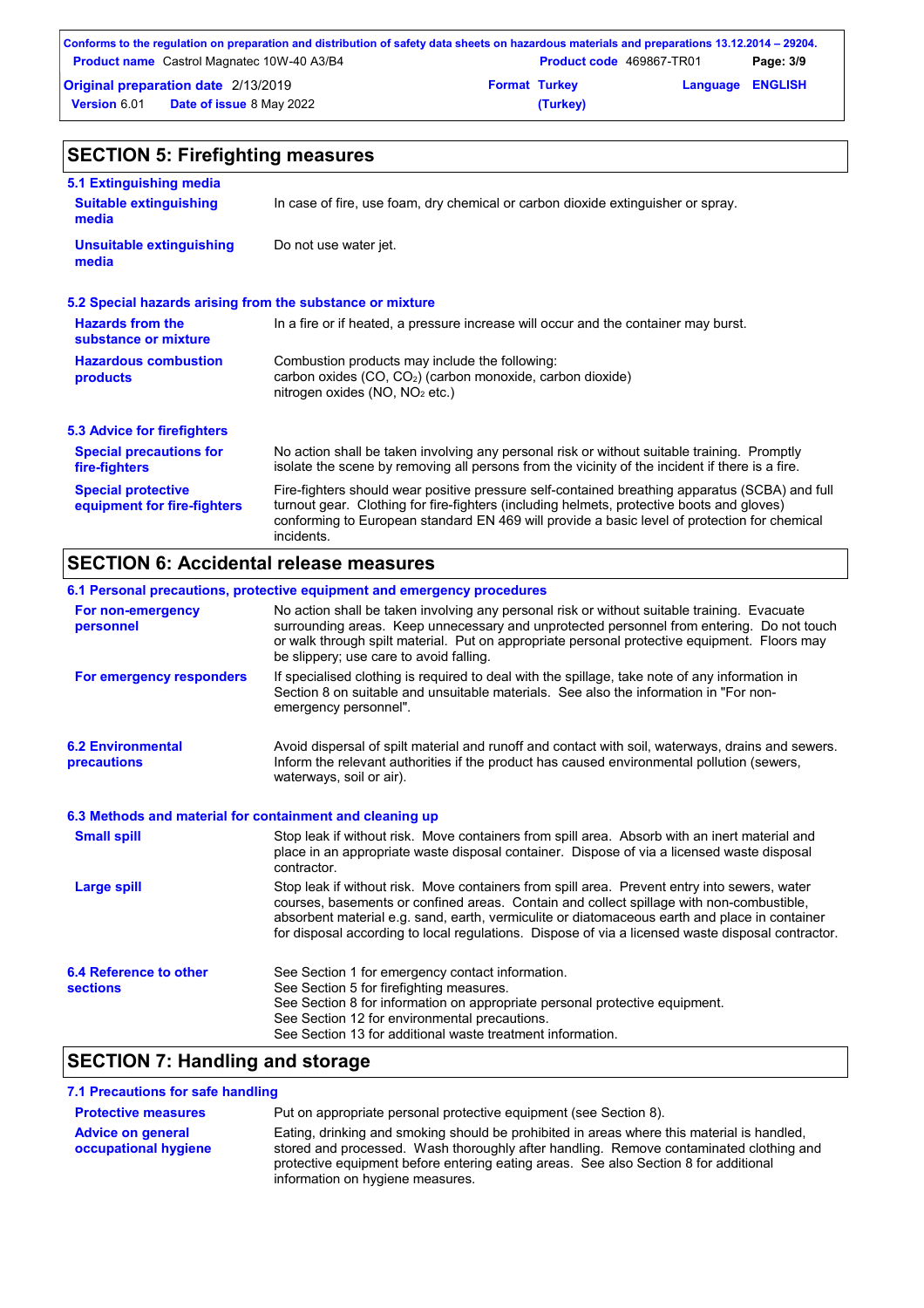|                     | Conforms to the regulation on preparation and distribution of safety data sheets on hazardous materials and preparations 13.12.2014 – 29204. |                                 |                         |           |
|---------------------|----------------------------------------------------------------------------------------------------------------------------------------------|---------------------------------|-------------------------|-----------|
|                     | <b>Product name</b> Castrol Magnatec 10W-40 A3/B4                                                                                            | <b>Product code</b> 469867-TR01 |                         | Page: 4/9 |
|                     | Original preparation date 2/13/2019                                                                                                          | <b>Format Turkey</b>            | <b>Language ENGLISH</b> |           |
| <b>Version 6.01</b> | <b>Date of issue 8 May 2022</b>                                                                                                              | (Turkey)                        |                         |           |

| <b>7.2 Conditions for safe</b><br>storage, including any | Store in accordance with local regulations. Store in original container protected from direct<br>sunlight in a dry, cool and well-ventilated area, away from incompatible materials (see Section                                                                                                                                                                                        |
|----------------------------------------------------------|-----------------------------------------------------------------------------------------------------------------------------------------------------------------------------------------------------------------------------------------------------------------------------------------------------------------------------------------------------------------------------------------|
| <i>incompatibilities</i>                                 | 10) and food and drink. Keep container tightly closed and sealed until ready for use. Store and<br>use only in equipment/containers designed for use with this product. Containers that have<br>been opened must be carefully resealed and kept upright to prevent leakage. Do not store in<br>unlabelled containers. Use appropriate containment to avoid environmental contamination. |
| <b>Not suitable</b>                                      | Prolonged exposure to elevated temperature                                                                                                                                                                                                                                                                                                                                              |

**Recommendations** Not available.

## **SECTION 8: Exposure controls/personal protection**

## **8.1 Control parameters**

**Occupational exposure limits**

| Distillates (petroleum), hydrotreated heavy paraffinic   ACGIH TLV (United States). | TWA: 5 mg/m <sup>3</sup> 8 hours. Issued/Revised: 11/2009 Form: Inhalable<br>fraction                                      |
|-------------------------------------------------------------------------------------|----------------------------------------------------------------------------------------------------------------------------|
| Distillates (petroleum), solvent-dewaxed heavy<br>paraffinic                        | <b>ACGIH TLV (United States).</b><br>TWA: 5 mg/m <sup>3</sup> 8 hours. Issued/Revised: 11/2009 Form: Inhalable<br>fraction |

Whilst specific OELs for certain components may be shown in this section, other components may be present in any mist, vapour or dust produced. Therefore, the specific OELs may not be applicable to the product as a whole and are provided for guidance only.

| guidance only.                                    |                                                                                                                                                                                                                                                                                                                                                                                                                                                                                                                                                                                                                                                                                                                                                                                                                                                                                                                                                                                                                            |
|---------------------------------------------------|----------------------------------------------------------------------------------------------------------------------------------------------------------------------------------------------------------------------------------------------------------------------------------------------------------------------------------------------------------------------------------------------------------------------------------------------------------------------------------------------------------------------------------------------------------------------------------------------------------------------------------------------------------------------------------------------------------------------------------------------------------------------------------------------------------------------------------------------------------------------------------------------------------------------------------------------------------------------------------------------------------------------------|
| <b>Recommended monitoring</b><br>procedures       | If this product contains ingredients with exposure limits, personal, workplace atmosphere or<br>biological monitoring may be required to determine the effectiveness of the ventilation or other<br>control measures and/or the necessity to use respiratory protective equipment. Reference<br>should be made to monitoring standards, such as the following: European Standard EN 689<br>(Workplace atmospheres - Guidance for the assessment of exposure by inhalation to chemical<br>agents for comparison with limit values and measurement strategy) European Standard EN<br>14042 (Workplace atmospheres - Guide for the application and use of procedures for the<br>assessment of exposure to chemical and biological agents) European Standard EN 482<br>(Workplace atmospheres - General requirements for the performance of procedures for the<br>measurement of chemical agents) Reference to national guidance documents for methods for<br>the determination of hazardous substances will also be required. |
| <b>8.2 Exposure controls</b>                      |                                                                                                                                                                                                                                                                                                                                                                                                                                                                                                                                                                                                                                                                                                                                                                                                                                                                                                                                                                                                                            |
| <b>Appropriate engineering</b><br><b>controls</b> | All activities involving chemicals should be assessed for their risks to health, to ensure<br>exposures are adequately controlled. Personal protective equipment should only be considered<br>after other forms of control measures (e.g. engineering controls) have been suitably evaluated.<br>Personal protective equipment should conform to appropriate standards, be suitable for use, be<br>kept in good condition and properly maintained.<br>Your supplier of personal protective equipment should be consulted for advice on selection and<br>appropriate standards. For further information contact your national organisation for standards.<br>Provide exhaust ventilation or other engineering controls to keep the relevant airborne<br>concentrations below their respective occupational exposure limits.<br>The final choice of protective equipment will depend upon a risk assessment. It is important to<br>ensure that all items of personal protective equipment are compatible.                    |
| <b>Individual protection measures</b>             |                                                                                                                                                                                                                                                                                                                                                                                                                                                                                                                                                                                                                                                                                                                                                                                                                                                                                                                                                                                                                            |
| <b>Hygiene measures</b>                           | Wash hands, forearms and face thoroughly after handling chemical products, before eating,<br>smoking and using the lavatory and at the end of the working period. Appropriate techniques<br>should be used to remove potentially contaminated clothing. Wash contaminated clothing<br>before reusing. Ensure that eyewash stations and safety showers are close to the workstation<br>location.                                                                                                                                                                                                                                                                                                                                                                                                                                                                                                                                                                                                                            |
| <b>Respiratory protection</b>                     | In case of insufficient ventilation, wear suitable respiratory equipment.<br>The correct choice of respiratory protection depends upon the chemicals being handled, the<br>conditions of work and use, and the condition of the respiratory equipment. Safety procedures<br>should be developed for each intended application. Respiratory protection equipment should<br>therefore be chosen in consultation with the supplier/manufacturer and with a full assessment<br>of the working conditions.                                                                                                                                                                                                                                                                                                                                                                                                                                                                                                                      |
| <b>Eye/face protection</b>                        | Safety glasses with side shields.                                                                                                                                                                                                                                                                                                                                                                                                                                                                                                                                                                                                                                                                                                                                                                                                                                                                                                                                                                                          |
| <b>Skin protection</b>                            |                                                                                                                                                                                                                                                                                                                                                                                                                                                                                                                                                                                                                                                                                                                                                                                                                                                                                                                                                                                                                            |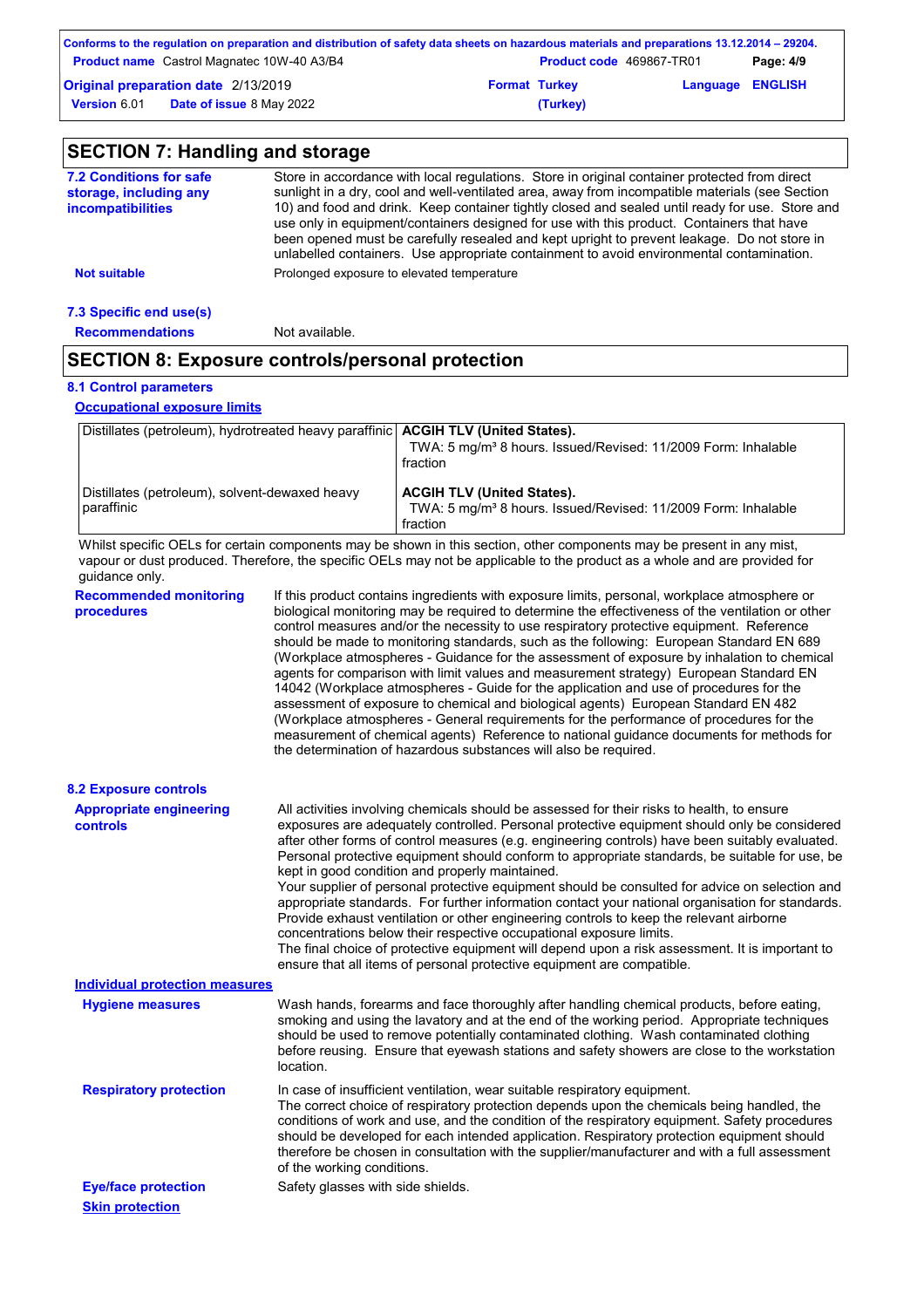|                     | Conforms to the regulation on preparation and distribution of safety data sheets on hazardous materials and preparations 13.12.2014 – 29204. |                      |                                 |                         |           |
|---------------------|----------------------------------------------------------------------------------------------------------------------------------------------|----------------------|---------------------------------|-------------------------|-----------|
|                     | <b>Product name</b> Castrol Magnatec 10W-40 A3/B4                                                                                            |                      | <b>Product code</b> 469867-TR01 |                         | Page: 5/9 |
|                     | Original preparation date 2/13/2019                                                                                                          | <b>Format Turkey</b> |                                 | <b>Language ENGLISH</b> |           |
| <b>Version 6.01</b> | <b>Date of issue</b> 8 May 2022                                                                                                              |                      | (Turkey)                        |                         |           |

# **SECTION 8: Exposure controls/personal protection**

| <b>Hand protection</b>                           | Wear protective gloves if prolonged or repeated contact is likely. Wear chemical resistant<br>gloves. Recommended: Nitrile gloves. The correct choice of protective gloves depends upon<br>the chemicals being handled, the conditions of work and use, and the condition of the gloves<br>(even the best chemically resistant glove will break down after repeated chemical exposures).<br>Most gloves provide only a short time of protection before they must be discarded and replaced.<br>Because specific work environments and material handling practices vary, safety procedures<br>should be developed for each intended application. Gloves should therefore be chosen in<br>consultation with the supplier/manufacturer and with a full assessment of the working<br>conditions. |
|--------------------------------------------------|----------------------------------------------------------------------------------------------------------------------------------------------------------------------------------------------------------------------------------------------------------------------------------------------------------------------------------------------------------------------------------------------------------------------------------------------------------------------------------------------------------------------------------------------------------------------------------------------------------------------------------------------------------------------------------------------------------------------------------------------------------------------------------------------|
| <b>Skin and body</b>                             | Use of protective clothing is good industrial practice.<br>Personal protective equipment for the body should be selected based on the task being<br>performed and the risks involved and should be approved by a specialist before handling this<br>product.<br>Cotton or polyester/cotton overalls will only provide protection against light superficial<br>contamination that will not soak through to the skin. Overalls should be laundered on a regular<br>basis. When the risk of skin exposure is high (e.g. when cleaning up spillages or if there is a<br>risk of splashing) then chemical resistant aprons and/or impervious chemical suits and boots<br>will be required.                                                                                                        |
| <b>Environmental exposure</b><br><b>controls</b> | Emissions from ventilation or work process equipment should be checked to ensure they<br>comply with the requirements of environmental protection legislation. In some cases, fume<br>scrubbers, filters or engineering modifications to the process equipment will be necessary to<br>reduce emissions to acceptable levels.                                                                                                                                                                                                                                                                                                                                                                                                                                                                |

## **SECTION 9: Physical and chemical properties**

The conditions of measurement of all properties are at standard temperature and pressure unless otherwise indicated.

0 EU A.4 0 0 EU A.4

### **9.1 Information on basic physical and chemical properties**

| <b>Appearance</b>                                      |                                                                                       |           |         |                         |          |     |                         |
|--------------------------------------------------------|---------------------------------------------------------------------------------------|-----------|---------|-------------------------|----------|-----|-------------------------|
| <b>Physical state</b>                                  | Liquid.                                                                               |           |         |                         |          |     |                         |
| <b>Colour</b>                                          | Amber. [Light]                                                                        |           |         |                         |          |     |                         |
| <b>Odour</b>                                           | Not available.                                                                        |           |         |                         |          |     |                         |
| <b>Odour threshold</b>                                 | Not available.                                                                        |           |         |                         |          |     |                         |
| pH                                                     | Not applicable.                                                                       |           |         |                         |          |     |                         |
| <b>Melting point/freezing point</b>                    | Not available.                                                                        |           |         |                         |          |     |                         |
| Initial boiling point and boiling<br>range             | Not available.                                                                        |           |         |                         |          |     |                         |
| <b>Pour point</b>                                      | -42 $\degree$ C                                                                       |           |         |                         |          |     |                         |
| <b>Flash point</b>                                     | Closed cup: 202°C (395.6°F) [Pensky-Martens]<br>Open cup: 226°C (438.8°F) [Cleveland] |           |         |                         |          |     |                         |
| <b>Evaporation rate</b>                                | Not available.                                                                        |           |         |                         |          |     |                         |
| <b>Flammability (solid, gas)</b>                       | Not applicable. Based on - Physical state                                             |           |         |                         |          |     |                         |
| <b>Upper/lower flammability or</b><br>explosive limits | Not available.                                                                        |           |         |                         |          |     |                         |
| <b>Vapour pressure</b>                                 |                                                                                       |           |         | Vapour Pressure at 20°C |          |     | Vapour pressure at 50°C |
|                                                        | <b>Ingredient name</b>                                                                | mm Hg kPa |         | <b>Method</b>           | mm<br>Hg | kPa | <b>Method</b>           |
|                                                        | Distillates (petroleum),<br>hydrotreated heavy<br>paraffinic                          | <0.08     | < 0.011 | <b>ASTM D 5191</b>      |          |     |                         |
|                                                        | Distillates (petroleum),                                                              | < 0.08    | < 0.011 | <b>ASTM D 5191</b>      |          |     |                         |

solvent-dewaxed heavy paraffinic

Phosphorodithioic acid, 0 mixed O,O-bis

|                                                                      | (1,3-dimethylbutyl and<br>iso-Pr) esters, zinc salts                    |
|----------------------------------------------------------------------|-------------------------------------------------------------------------|
| <b>Vapour density</b>                                                | Not available.                                                          |
| <b>Relative density</b>                                              | Not available.                                                          |
| <b>Density</b>                                                       | $<$ 1000 kg/m <sup>3</sup> (<1 g/cm <sup>3</sup> ) at 15 <sup>°</sup> C |
| <b>Solubility(ies)</b>                                               | insoluble in water.                                                     |
| <b>Partition coefficient: n-octanol/</b><br>water                    | Not applicable.                                                         |
| <b>Auto-ignition temperature</b><br><b>Decomposition temperature</b> | Not available.<br>Not available.                                        |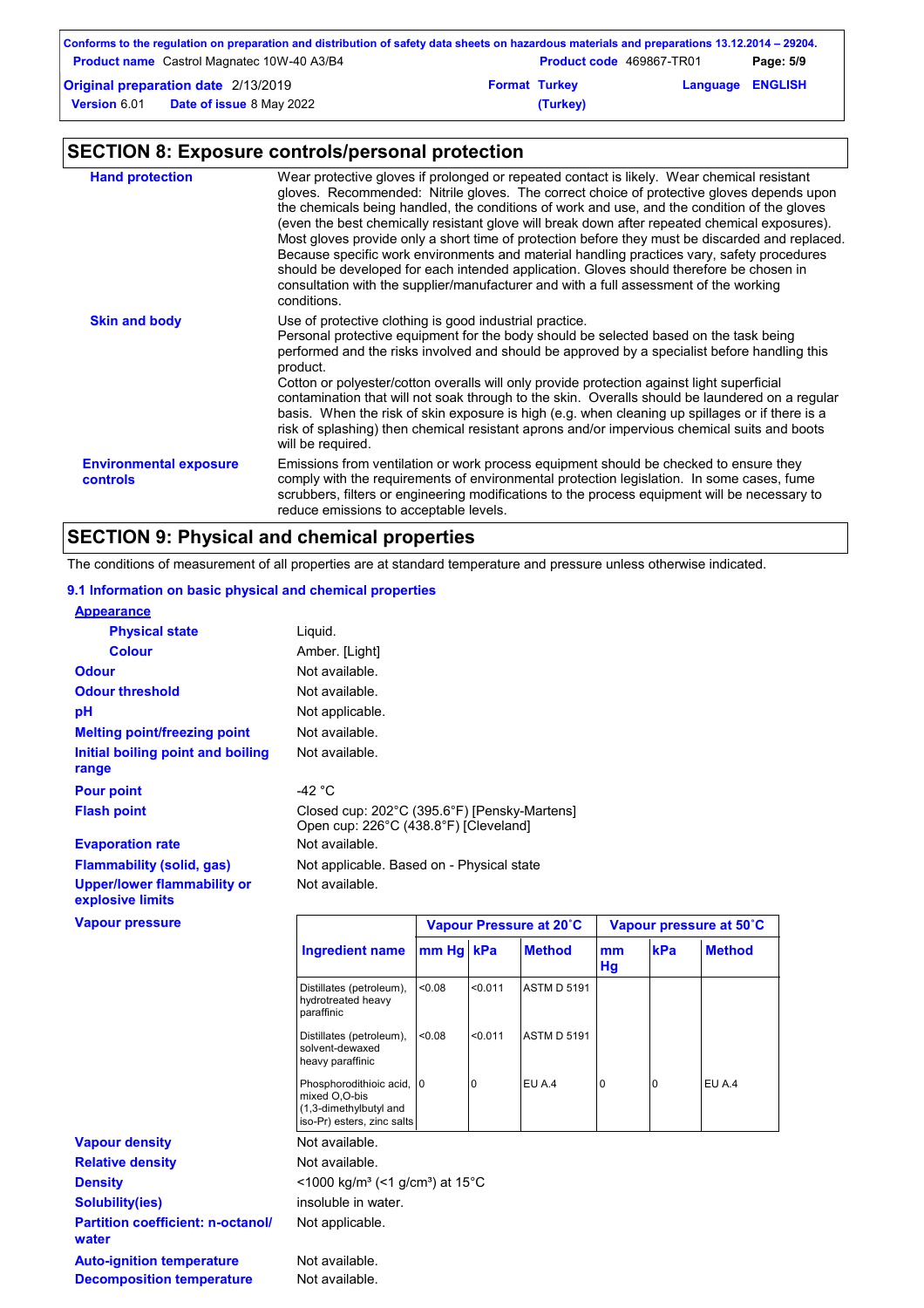| Conforms to the regulation on preparation and distribution of safety data sheets on hazardous materials and preparations 13.12.2014 – 29204. |                      |                                 |                         |           |
|----------------------------------------------------------------------------------------------------------------------------------------------|----------------------|---------------------------------|-------------------------|-----------|
| <b>Product name</b> Castrol Magnatec 10W-40 A3/B4                                                                                            |                      | <b>Product code</b> 469867-TR01 |                         | Page: 6/9 |
| Original preparation date 2/13/2019                                                                                                          | <b>Format Turkey</b> |                                 | <b>Language ENGLISH</b> |           |
| <b>Date of issue 8 May 2022</b><br><b>Version 6.01</b>                                                                                       |                      | (Turkey)                        |                         |           |

| <b>SECTION 9: Physical and chemical properties</b> |                                                                                                                                             |  |
|----------------------------------------------------|---------------------------------------------------------------------------------------------------------------------------------------------|--|
| <b>Viscosity</b>                                   | Kinematic: 101.1 mm <sup>2</sup> /s (101.1 cSt) at $40^{\circ}$ C<br>Kinematic: 13.8 to 16.2 mm <sup>2</sup> /s (13.8 to 16.2 cSt) at 100°C |  |
| <b>Explosive properties</b>                        | Not available.                                                                                                                              |  |
| <b>Oxidising properties</b>                        | Not available.                                                                                                                              |  |
| <b>Particle characteristics</b>                    |                                                                                                                                             |  |
| <b>Median particle size</b>                        | Not applicable.                                                                                                                             |  |
| 9.2 Other information                              |                                                                                                                                             |  |
| No additional information.                         |                                                                                                                                             |  |
| <b>SECTION 10: Stability and reactivity</b>        |                                                                                                                                             |  |
| <b>10.1 Reactivity</b>                             | No specific test data available for this product. Refer to Conditions to avoid and Incompatible<br>materials for additional information.    |  |

| <b>10.2 Chemical stability</b>                    | The product is stable.                                                                                                                                                  |
|---------------------------------------------------|-------------------------------------------------------------------------------------------------------------------------------------------------------------------------|
| <b>10.3 Possibility of</b><br>hazardous reactions | Under normal conditions of storage and use, hazardous reactions will not occur.<br>Under normal conditions of storage and use, hazardous polymerisation will not occur. |
| <b>10.4 Conditions to avoid</b>                   | Avoid all possible sources of ignition (spark or flame).                                                                                                                |
| 10.5 Incompatible materials                       | Reactive or incompatible with the following materials: oxidising materials.                                                                                             |
| <b>10.6 Hazardous</b><br>decomposition products   | Under normal conditions of storage and use, hazardous decomposition products should not be<br>produced.                                                                 |

# **SECTION 11: Toxicological information**

| 11.1 Information on toxicological effects          |                                                                                                                                                                                                                                                                                                                                                                                                                 |
|----------------------------------------------------|-----------------------------------------------------------------------------------------------------------------------------------------------------------------------------------------------------------------------------------------------------------------------------------------------------------------------------------------------------------------------------------------------------------------|
| <b>Information on likely</b><br>routes of exposure | Routes of entry anticipated: Dermal, Inhalation.                                                                                                                                                                                                                                                                                                                                                                |
| <b>Potential acute health effects</b>              |                                                                                                                                                                                                                                                                                                                                                                                                                 |
| <b>Inhalation</b>                                  | Exposure to decomposition products may cause a health hazard. Serious effects may be<br>delayed following exposure.                                                                                                                                                                                                                                                                                             |
| <b>Ingestion</b>                                   | No known significant effects or critical hazards.                                                                                                                                                                                                                                                                                                                                                               |
| <b>Skin contact</b>                                | Defatting to the skin. May cause skin dryness and irritation.                                                                                                                                                                                                                                                                                                                                                   |
| <b>Eye contact</b>                                 | Not classified as an eye irritant. Based on data available for this or related materials.                                                                                                                                                                                                                                                                                                                       |
|                                                    | Symptoms related to the physical, chemical and toxicological characteristics                                                                                                                                                                                                                                                                                                                                    |
| <b>Inhalation</b>                                  | No specific data.                                                                                                                                                                                                                                                                                                                                                                                               |
| <b>Ingestion</b>                                   | No specific data.                                                                                                                                                                                                                                                                                                                                                                                               |
| <b>Skin contact</b>                                | Adverse symptoms may include the following:<br>irritation<br>dryness<br>cracking                                                                                                                                                                                                                                                                                                                                |
| <b>Eye contact</b>                                 | No specific data.                                                                                                                                                                                                                                                                                                                                                                                               |
|                                                    | Delayed and immediate effects as well as chronic effects from short and long-term exposure                                                                                                                                                                                                                                                                                                                      |
| <b>Inhalation</b>                                  | Overexposure to the inhalation of airborne droplets or aerosols may cause irritation of the<br>respiratory tract.                                                                                                                                                                                                                                                                                               |
| <b>Ingestion</b>                                   | Ingestion of large quantities may cause nausea and diarrhoea.                                                                                                                                                                                                                                                                                                                                                   |
| <b>Skin contact</b>                                | Prolonged or repeated contact can defat the skin and lead to irritation and/or dermatitis.                                                                                                                                                                                                                                                                                                                      |
| <b>Eye contact</b>                                 | Potential risk of transient stinging or redness if accidental eye contact occurs.                                                                                                                                                                                                                                                                                                                               |
| <b>Potential chronic health effects</b>            |                                                                                                                                                                                                                                                                                                                                                                                                                 |
| <b>General</b>                                     | <b>USED ENGINE OILS</b><br>Combustion products resulting from the operation of internal combustion engines contaminate<br>engine oils during use. Used engine oil may contain hazardous components which have the<br>potential to cause skin cancer. Frequent or prolonged contact with all types and makes of used<br>engine oil must therefore be avoided and a high standard of personal hygiene maintained. |
| <b>Carcinogenicity</b>                             | No known significant effects or critical hazards.                                                                                                                                                                                                                                                                                                                                                               |
| <b>Mutagenicity</b>                                | No known significant effects or critical hazards.                                                                                                                                                                                                                                                                                                                                                               |
| <b>Developmental effects</b>                       | No known significant effects or critical hazards.                                                                                                                                                                                                                                                                                                                                                               |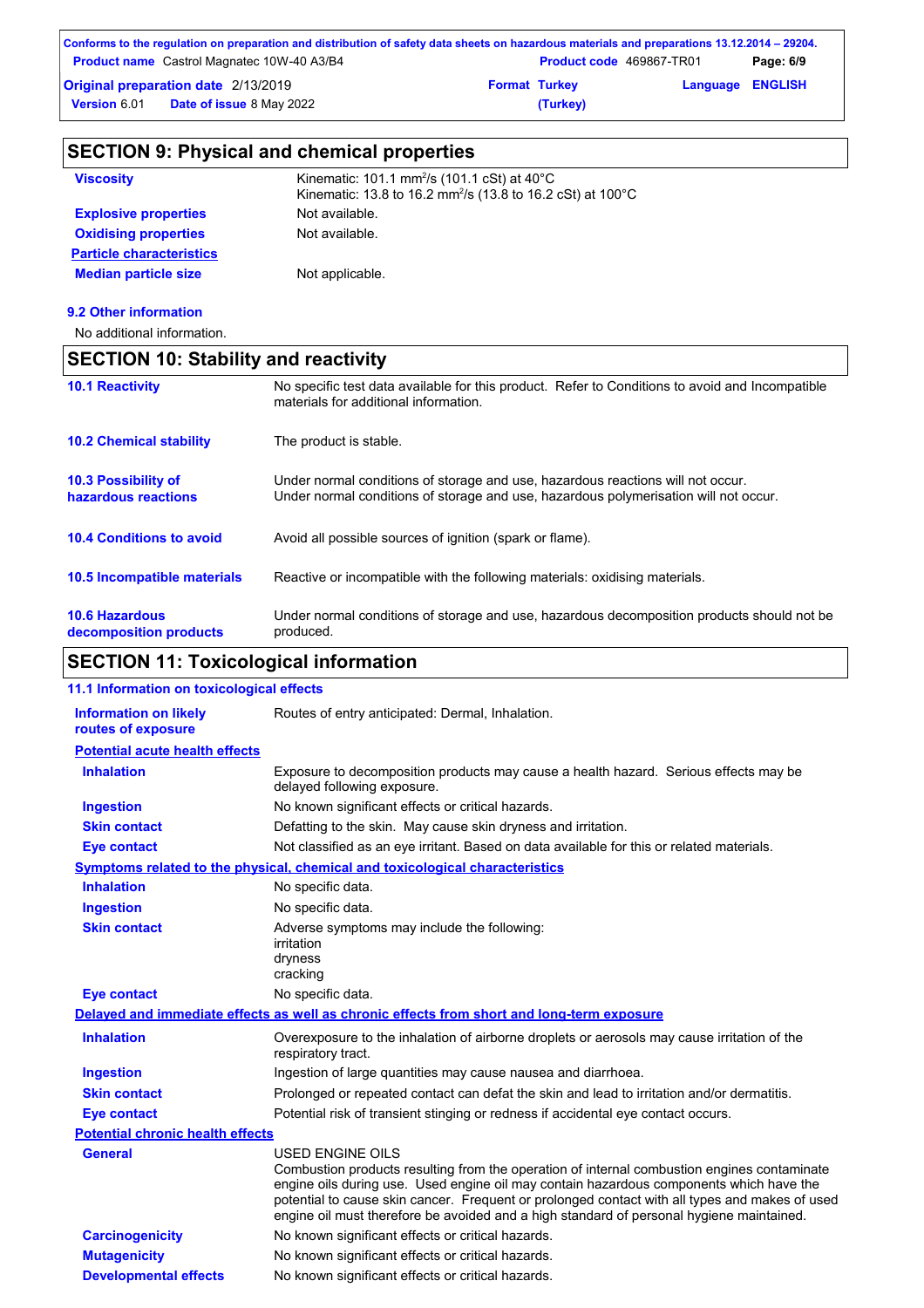| Conforms to the regulation on preparation and distribution of safety data sheets on hazardous materials and preparations 13.12.2014 – 29204. |                      |                                 |                         |           |
|----------------------------------------------------------------------------------------------------------------------------------------------|----------------------|---------------------------------|-------------------------|-----------|
| <b>Product name</b> Castrol Magnatec 10W-40 A3/B4                                                                                            |                      | <b>Product code</b> 469867-TR01 |                         | Page: 7/9 |
| <b>Original preparation date 2/13/2019</b>                                                                                                   | <b>Format Turkey</b> |                                 | <b>Language ENGLISH</b> |           |
| <b>Date of issue 8 May 2022</b><br><b>Version 6.01</b>                                                                                       |                      | (Turkey)                        |                         |           |

| <b>SECTION 11: Toxicological information</b>                                  |  |  |
|-------------------------------------------------------------------------------|--|--|
| No known significant effects or critical hazards.<br><b>Fertility effects</b> |  |  |
| <b>SECTION 12: Ecological information</b>                                     |  |  |
| <b>12.1 Toxicity</b>                                                          |  |  |

**Environmental hazards** Not classified as dangerous

### **12.2 Persistence and degradability**

Expected to be biodegradable.

### **12.3 Bioaccumulative potential**

This product is not expected to bioaccumulate through food chains in the environment.

| <b>12.4 Mobility in soil</b>                            |                                                                      |
|---------------------------------------------------------|----------------------------------------------------------------------|
| <b>Soil/water partition</b><br><b>coefficient (Koc)</b> | Not available.                                                       |
| <b>Mobility</b>                                         | Spillages may penetrate the soil causing ground water contamination. |

#### **12.5 Results of PBT and vPvB assessment**

This mixture does not contain any substances that are assessed to be a PBT or a vPvB.

### **12.6 Other adverse effects**

**Other ecological information**

Spills may form a film on water surfaces causing physical damage to organisms. Oxygen transfer could also be impaired.

## **SECTION 13: Disposal considerations**

### **13.1 Waste treatment methods**

| <b>Methods of disposal</b> | The generation of waste should be avoided or minimised wherever possible. Significant<br>quantities of waste product residues should not be disposed of via the foul sewer but processed<br>in a suitable effluent treatment plant. Dispose of surplus and non-recyclable products via a<br>licensed waste disposal contractor. Disposal of this product, solutions and any by-products<br>should at all times comply with the requirements of environmental protection and waste disposal<br>legislation and any regional local authority requirements. Waste packaging should be recycled.<br>Incineration or landfill should only be considered when recycling is not feasible. This material<br>and its container must be disposed of in a safe way. Empty containers or liners may retain some<br>product residues. Avoid dispersal of spilt material and runoff and contact with soil, waterways,<br>drains and sewers. |
|----------------------------|-------------------------------------------------------------------------------------------------------------------------------------------------------------------------------------------------------------------------------------------------------------------------------------------------------------------------------------------------------------------------------------------------------------------------------------------------------------------------------------------------------------------------------------------------------------------------------------------------------------------------------------------------------------------------------------------------------------------------------------------------------------------------------------------------------------------------------------------------------------------------------------------------------------------------------|
| <b>Special precautions</b> | This material and its container must be disposed of in a safe way. Care should be taken when<br>handling emptied containers that have not been cleaned or rinsed out. Empty containers or liners<br>may retain some product residues. Empty containers represent a fire hazard as they may contain<br>flammable product residues and vapour. Never weld, solder or braze empty containers. Avoid<br>dispersal of spilt material and runoff and contact with soil, waterways, drains and sewers.                                                                                                                                                                                                                                                                                                                                                                                                                               |

# **SECTION 14: Transport information**

|                                           | <b>ADR/RID</b> | <b>ADN</b>               | <b>IMDG</b>              | <b>IATA</b>    |
|-------------------------------------------|----------------|--------------------------|--------------------------|----------------|
| 14.1 UN number                            | Not regulated. | Not regulated.           | Not regulated.           | Not regulated. |
| 14.2 UN proper<br>shipping name           |                | ٠                        | $\overline{\phantom{0}}$ | -              |
| <b>14.3 Transport</b><br>hazard class(es) |                | $\overline{\phantom{a}}$ | $\overline{\phantom{a}}$ |                |
| 14.4 Packing<br>group                     |                | $\overline{\phantom{a}}$ | $\overline{\phantom{0}}$ |                |
| 14.5<br><b>Environmental</b><br>hazards   | No.            | No.                      | No.                      | No.            |
| <b>Additional</b><br>information          |                | ٠                        | $\overline{\phantom{a}}$ |                |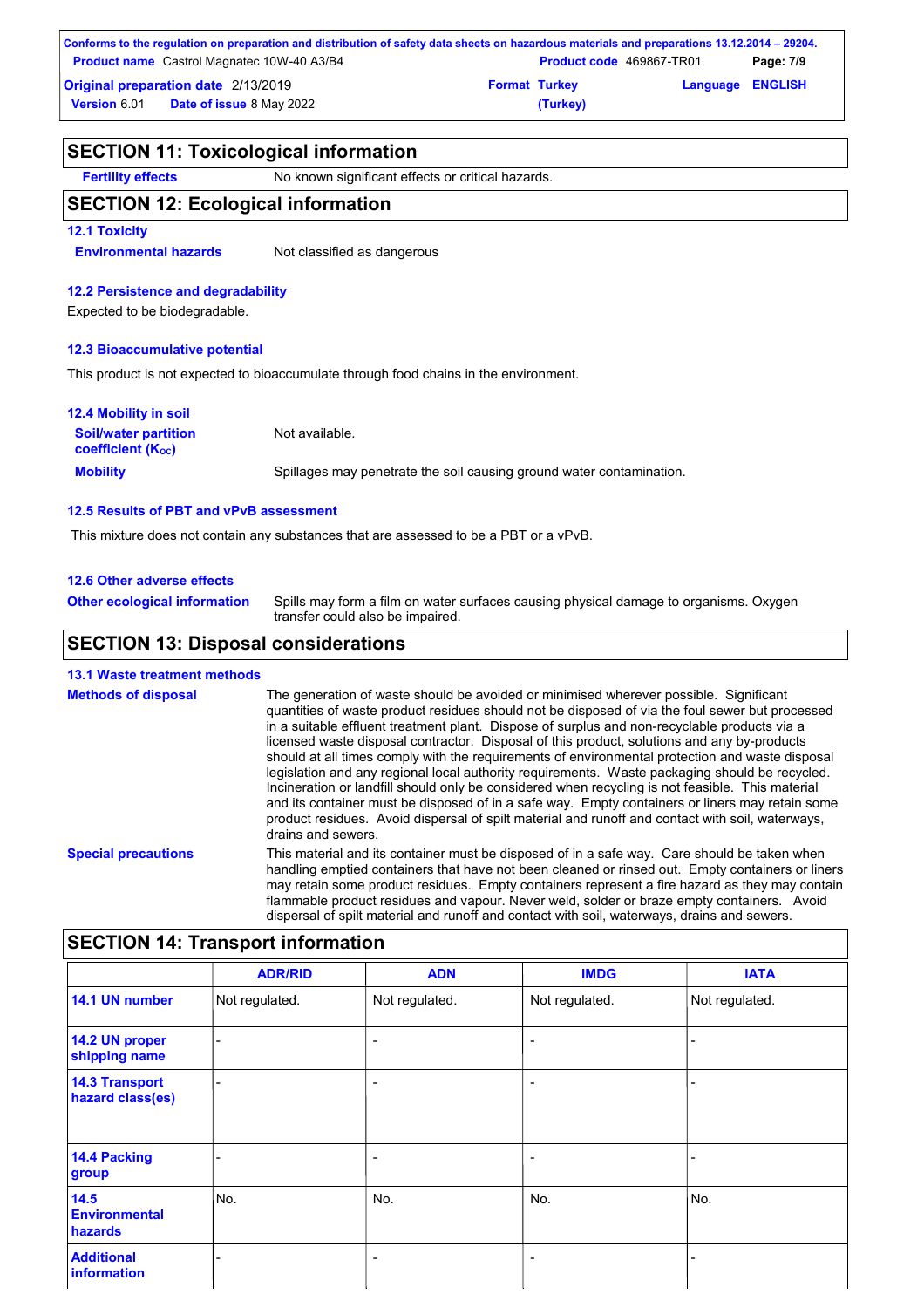| Conforms to the regulation on preparation and distribution of safety data sheets on hazardous materials and preparations 13.12.2014 – 29204. |                      |                                 |                         |           |
|----------------------------------------------------------------------------------------------------------------------------------------------|----------------------|---------------------------------|-------------------------|-----------|
| <b>Product name</b> Castrol Magnatec 10W-40 A3/B4                                                                                            |                      | <b>Product code</b> 469867-TR01 |                         | Page: 8/9 |
| <b>Original preparation date 2/13/2019</b>                                                                                                   | <b>Format Turkey</b> |                                 | <b>Language ENGLISH</b> |           |
| <b>Date of issue 8 May 2022</b><br><b>Version 6.01</b>                                                                                       |                      | (Turkey)                        |                         |           |

# **SECTION 14: Transport information**

**14.6 Special precautions for user** Not available.

| <b>14.7 Transport in bulk</b> | Not available. |
|-------------------------------|----------------|
| according to <b>IMO</b>       |                |
| <b>instruments</b>            |                |

# **SECTION 15: Regulatory information**

|                                                                 | 15.1 Safety, health and environmental regulations/legislation specific for the substance or mixture      |
|-----------------------------------------------------------------|----------------------------------------------------------------------------------------------------------|
| <b>National inventory</b>                                       |                                                                                                          |
| <b>Australia inventory (AIIC)</b>                               | All components are listed or exempted.                                                                   |
| <b>Canada inventory</b>                                         | All components are listed or exempted.                                                                   |
| <b>China inventory (IECSC)</b>                                  | All components are listed or exempted.                                                                   |
| <b>Japan inventory (CSCL)</b>                                   | At least one component is not listed.                                                                    |
| <b>Korea inventory (KECI)</b>                                   | All components are listed or exempted.                                                                   |
| <b>Philippines inventory</b><br>(PICCS)                         | All components are listed or exempted.                                                                   |
| <b>REACH Status</b>                                             | For the REACH status of this product please consult your company contact, as identified in<br>Section 1. |
| <b>Taiwan Chemical</b><br><b>Substances Inventory</b><br>(TCSI) | All components are listed or exempted.                                                                   |
| <b>United States inventory</b><br>(TSCA 8b)                     | All components are active or exempted.                                                                   |

# **SECTION 16: Other information**

| <b>Abbreviations and acronyms</b>                      | ACGIH = American Conference of Industrial Hygienists<br>Inland Waterway<br>Road<br>ATE = Acute Toxicity Estimate<br><b>BCF</b> = Bioconcentration Factor<br>CAS = Chemical Abstracts Service<br>IATA = International Air Transport Association<br>IBC = Intermediate Bulk Container<br><b>IMDG = International Maritime Dangerous Goods</b><br>PBT = Persistent, Bioaccumulative and Toxic<br>SADT = Self-Accelerating Decomposition Temperature<br>$TWA = Time$ weighted average<br>$UN = United Nations$<br>UVCB = Complex hydrocarbon substance<br>VOC = Volatile Organic Compound<br>vPvB = Very Persistent and Very Bioaccumulative<br>64742-70-7, 72623-85-9, 72623-86-0, 72623-87-1 | ADN = European Provisions concerning the International Carriage of Dangerous Goods by<br>ADR = The European Agreement concerning the International Carriage of Dangerous Goods by<br>GHS = Globally Harmonized System of Classification and Labelling of Chemicals<br>LogPow = logarithm of the octanol/water partition coefficient<br>MARPOL = International Convention for the Prevention of Pollution From Ships, 1973 as<br>modified by the Protocol of 1978. ("Marpol" = marine pollution)<br>OECD = Organisation for Economic Co-operation and Development<br>RID = The Regulations concerning the International Carriage of Dangerous Goods by Rail<br>STOT-RE = Specific Target Organ Toxicity - Repeated Exposure<br>STOT-SE = Specific Target Organ Toxicity - Single Exposure<br>Varies = may contain one or more of the following $64741-88-4$ , $64741-89-5$ , $64741-95-3$ ,<br>64741-96-4, 64742-01-4, 64742-44-5, 64742-45-6, 64742-52-5, 64742-53-6, 64742-54-7,<br>64742-55-8, 64742-56-9, 64742-57-0, 64742-58-1, 64742-62-7, 64742-63-8, 64742-65-0, |
|--------------------------------------------------------|--------------------------------------------------------------------------------------------------------------------------------------------------------------------------------------------------------------------------------------------------------------------------------------------------------------------------------------------------------------------------------------------------------------------------------------------------------------------------------------------------------------------------------------------------------------------------------------------------------------------------------------------------------------------------------------------|--------------------------------------------------------------------------------------------------------------------------------------------------------------------------------------------------------------------------------------------------------------------------------------------------------------------------------------------------------------------------------------------------------------------------------------------------------------------------------------------------------------------------------------------------------------------------------------------------------------------------------------------------------------------------------------------------------------------------------------------------------------------------------------------------------------------------------------------------------------------------------------------------------------------------------------------------------------------------------------------------------------------------------------------------------------------------|
| <b>Full text of abbreviated H</b><br><b>statements</b> | H315<br>H318<br>H411                                                                                                                                                                                                                                                                                                                                                                                                                                                                                                                                                                                                                                                                       | Causes skin irritation.<br>Causes serious eye damage.<br>Toxic to aquatic life with long lasting effects.                                                                                                                                                                                                                                                                                                                                                                                                                                                                                                                                                                                                                                                                                                                                                                                                                                                                                                                                                                |
| <b>Full text of classifications</b><br>[CLP/GHS]       | Aquatic Chronic 2<br>Eye Dam. 1<br>Skin Irrit. 2                                                                                                                                                                                                                                                                                                                                                                                                                                                                                                                                                                                                                                           | LONG-TERM (CHRONIC) AQUATIC HAZARD - Category 2<br>SERIOUS EYE DAMAGE/EYE IRRITATION - Category 1<br>SKIN CORROSION/IRRITATION - Category 2                                                                                                                                                                                                                                                                                                                                                                                                                                                                                                                                                                                                                                                                                                                                                                                                                                                                                                                              |